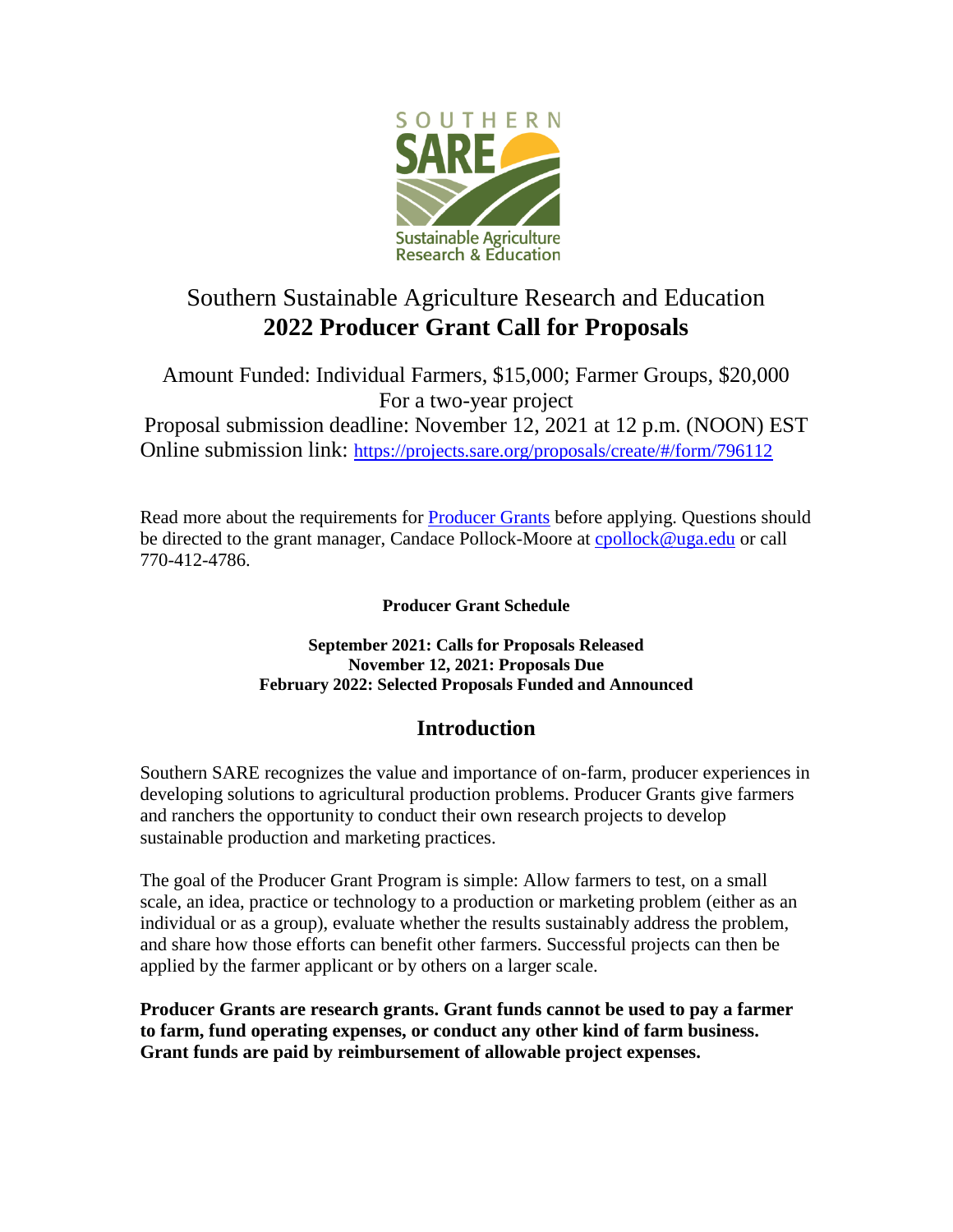# **Who Can Apply**

Producer Grants are open to individual full-time or part-time farmers and ranchers or farmer organizations such as cooperatives.

Projects must be developed, coordinated and conducted by farmers and/or ranchers or a farmer organization. Farmers must have at least \$1,000 in documented annual income from the operation. There is no restriction on farm size or the length of time an individual has been farming.

Farmer organizations must be comprised primarily of farmers/ranchers and must have majority farmer representation on their governing boards.

Applicants must complete a proposal describing their project and explaining how it will help other farmers or ranchers understand and adopt sustainable agriculture practices.

Southern SARE accepts proposals from applicants in the Southern region: Alabama, Arkansas, Florida, Georgia, Kentucky, Louisiana, Mississippi, North Carolina, Oklahoma, South Carolina, Tennessee, Texas, Virginia, Puerto Rico, and the U.S. Virgin Islands. University of Georgia employees are not eligible to apply for Southern SARE Producer Grants.

# **What is Sustainable Agriculture?**

Proposed projects must focus on Southern SARE's [program objectives](https://southern.sare.org/about/) in developing sustainable agriculture systems or moving existing farming systems toward sustainability, as [defined by the Congress](https://nifa.usda.gov/program/sustainable-agriculture-program) in the 1990 Farm Bill. Under that law, "the term sustainable agriculture means an integrated system of plant and animal production practices having a site-specific application that will, over the long term:

- Satisfy human food and fiber needs;
- Enhance environmental quality and the natural resource base upon which the agricultural economy depends;
- Make the most efficient use of nonrenewable resources and on-farm resources and integrate, where appropriate, natural biological cycles and controls;
- Sustain the economic viability of farm operations; and
- Enhance the quality of life for farmers and society as a whole."

Applicants should submit proposed projects in one of the following focus areas:

- 1. **Beneficial Insect Habitat**: Developing cover crops or other plant mixes and locations to provide habitat (refuges) that keep populations of native beneficial insects living on the farm ready to attack crop pests as they occur.
- 2. **Alternative Crops/Animals**: Developing alternative crops, animals or products that help a producer's operation become more economically sustainable. These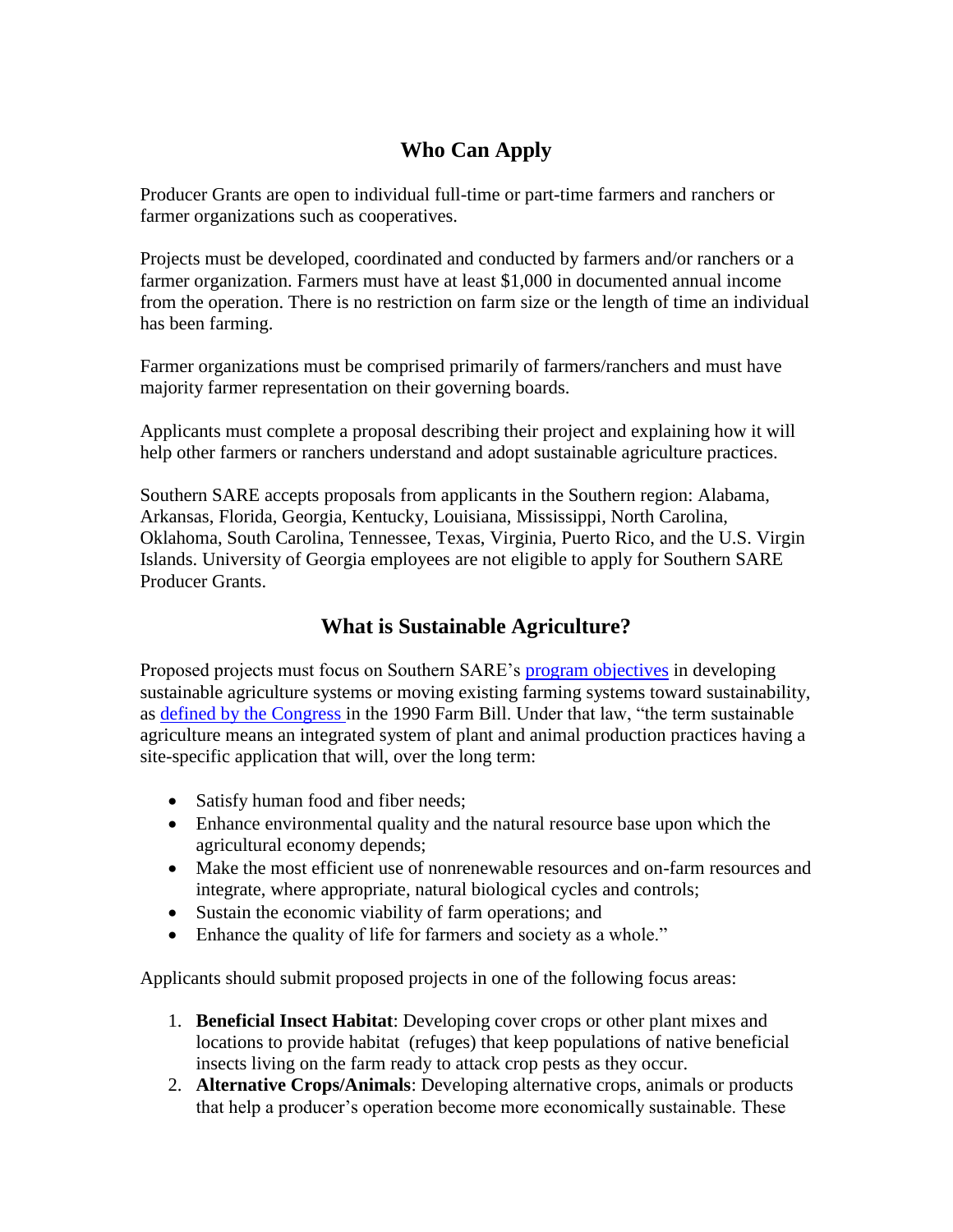projects must be at least as environmentally sustainable as the existing crops, animals or products they supplement or replace.

- 3. **Organic Agriculture**: Projects that address the production, distribution, marketing and consumption of organic farm products. This includes farmers adding value to organic products. Research into farming systems and practices that make use of on-farm biological cycles for soil, plant and pest management are accepted.
- 4. **Sustainable Marketing Projects**: Developing markets for existing or alternative crops, animals or products.
- 5. **Sustainable Grazing Systems**: Use of native grass species and/or plant or animal management systems to make grazing systems more sustainable.
- 6. **Soil Organic Matter Building/Protection/Management**: Projects that increase the sustainability of farming systems by developing soil organic matter and soil biota.
- 7. **Increasing Sustainability of Existing Farming Practices**: Any practice or system that increases the sustainability of an existing farming practice. The results should be able to be used by other farmers.
- 8. **Appropriate Technology**: Projects that develop a device or piece of machinery that promotes sustainable agriculture and can't be purchased off the shelf. The device or machinery must have application for farmers/ranchers, be able to be built by them and enable them to operate more sustainably.
- 9. **Agroforestry**: The use of trees in farm systems to promote sustainability, including water quality and quantity.

# **Preparing Your Proposal**

Refer to the following template when preparing your proposal. The information provided here is required for submitting your proposal online. When you are ready to submit your proposal, apply in the [SARE Grant Management System.](https://projects.sare.org/proposals/create/#/form/796112) **Be sure you submit your proposal prior to the deadline. Once the Nov. 12, 2021 application deadline passes, the online system will close and late proposals will not be accepted.**

### **A. Basic Information**

### **Project Title**

The title of the proposed project.

### **Farmer/Rancher or Farmer Organization Conducting the Project**

Provide the name, full address, telephone, email and fax of the farmer/rancher or farmer organization conducting the project. Tell us more about your farm operation.

### **Project Cooperators**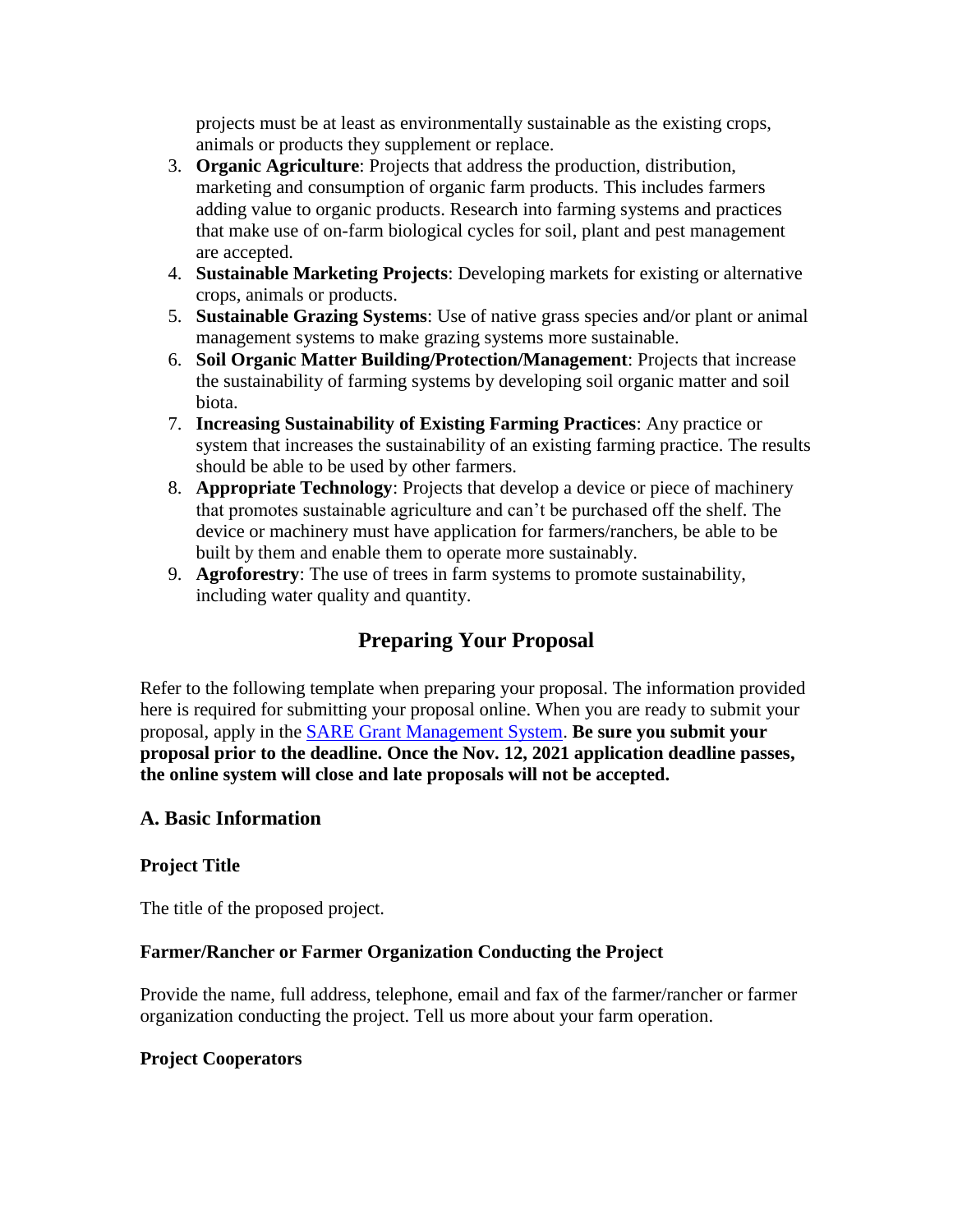List at least one (1) cooperator involved in the project. Cooperators can be other farmers, researchers, extension agents, governmental or non-governmental organizations, or others who are involved in the project planning, data collection and outreach of results. Include the role of each cooperator on the project. Do not list more than six cooperators. Maximum of 500 words.

### **State**

Indicate the state where the research will be conducted.

### **Proposed Start Date**

The project start date for the SSARE 2022 Producer Grant will be April 1, 2022. This date is firm. Enter 04/01/2022 in the online system.

### **Proposed End Date**

Project duration is two (2) years. The ending date will be 03/31/2024.

### **B. Proposal**

#### **Statement of the Problem**

Provide a statement of the problem being addressed and how it is related to, or affects, the sustainability of agriculture. Does your project use genetically engineered varieties or organisms? If so, state how their use will contribute to your project and make agriculture more sustainable.

How will this project improve quality of life for producers, communities and consumers in the Southern region? See Southern SARE's [working document](https://southern.sare.org/grants/apply-for-a-grant/research-education-grants/quality-of-life/) on what quality of life means for sustainable agriculture research grants.

Begin the statement of the problem as: "The purpose of this project is to…" Limited to 1,000 words.

#### **Statement of Proposed Solution**

Provide a statement of the proposed solution to the problem. Limited to 1,000 words.

#### **Approaches and Methods**

Provide a brief description of the methods, demonstrating how your solution works in addressing the statement of the problem. What is the methodology? What are you measuring? Limited to 1,000 words.

#### **Diversity, Equity and Inclusion**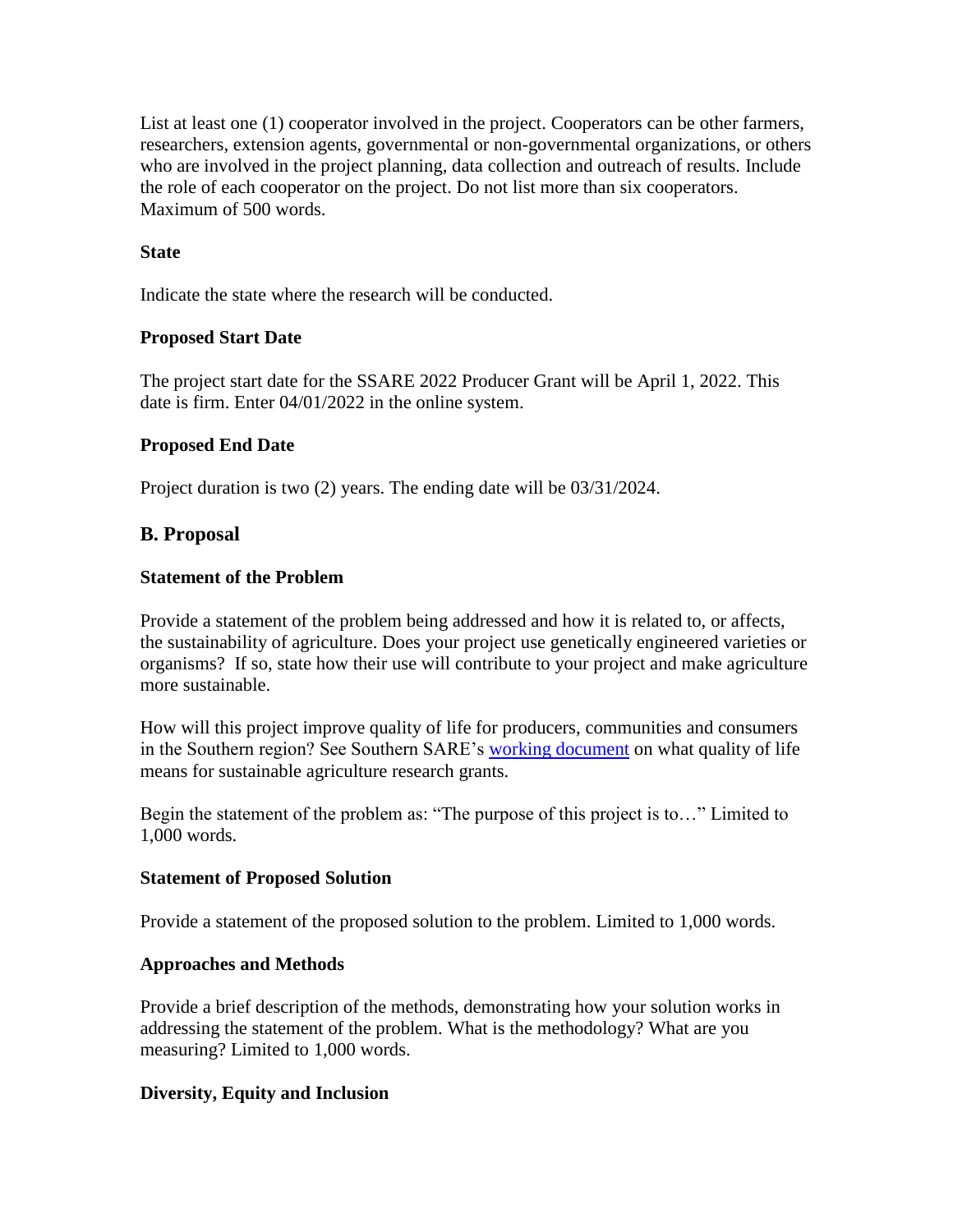Will this project support underserved producers and/or increase equity in Southern agricultural systems? If yes, how? Limited to 1,000 words.

Under USDA's Section 2501 of the Food, Agriculture, Conservation and Trade Act of 1990 (FACT Act), also known as the 1990 Farm Bill, P.L. 101-624, a socially disadvantaged group is defined as: *A farmer or rancher who is a member of one or more of the following groups whose members have been subjected to racial or ethnic prejudice because of their identity as members of a group without regard to their individual qualities,* 7 U.S.C. § 2279(e). Groups include, but are not limited to:

- African Americans
- American Indians
- Alaskan Natives
- Asians
- Hispanics
- Pacific Islanders
- Refugees
- Immigrants

The 2014 Farm Bill expanded that definition to include military veterans.

### **Timetable**

Provide a timetable of the work to be completed. When will you do the parts of your project? Provide the steps you will take to complete your project. Limited to 500 words.

# **C. Outreach Plan**

Southern SARE requires an outreach component to research grants to ensure that project results are shared with farmers and ranchers and have the widest possible benefits for the community in furthering sustainable agriculture across the Southern region.

Indicate your outreach or educational plan for your project. Outreach plans may include workshops, field days, on-farm demonstrations, farmer training, online training efforts, curriculum development, videos and webinars, educational publications, journal articles or presentations at meetings or conferences.

Please indicate how you will conduct your outreach plan if you anticipate COVID-19 restrictions will prevent travel related to your outreach plan or prevent any in-person events, such as trainings, workshops, conferences, or field days.

Limited to 1,000 words.

# **D. Budget and Budget Narrative**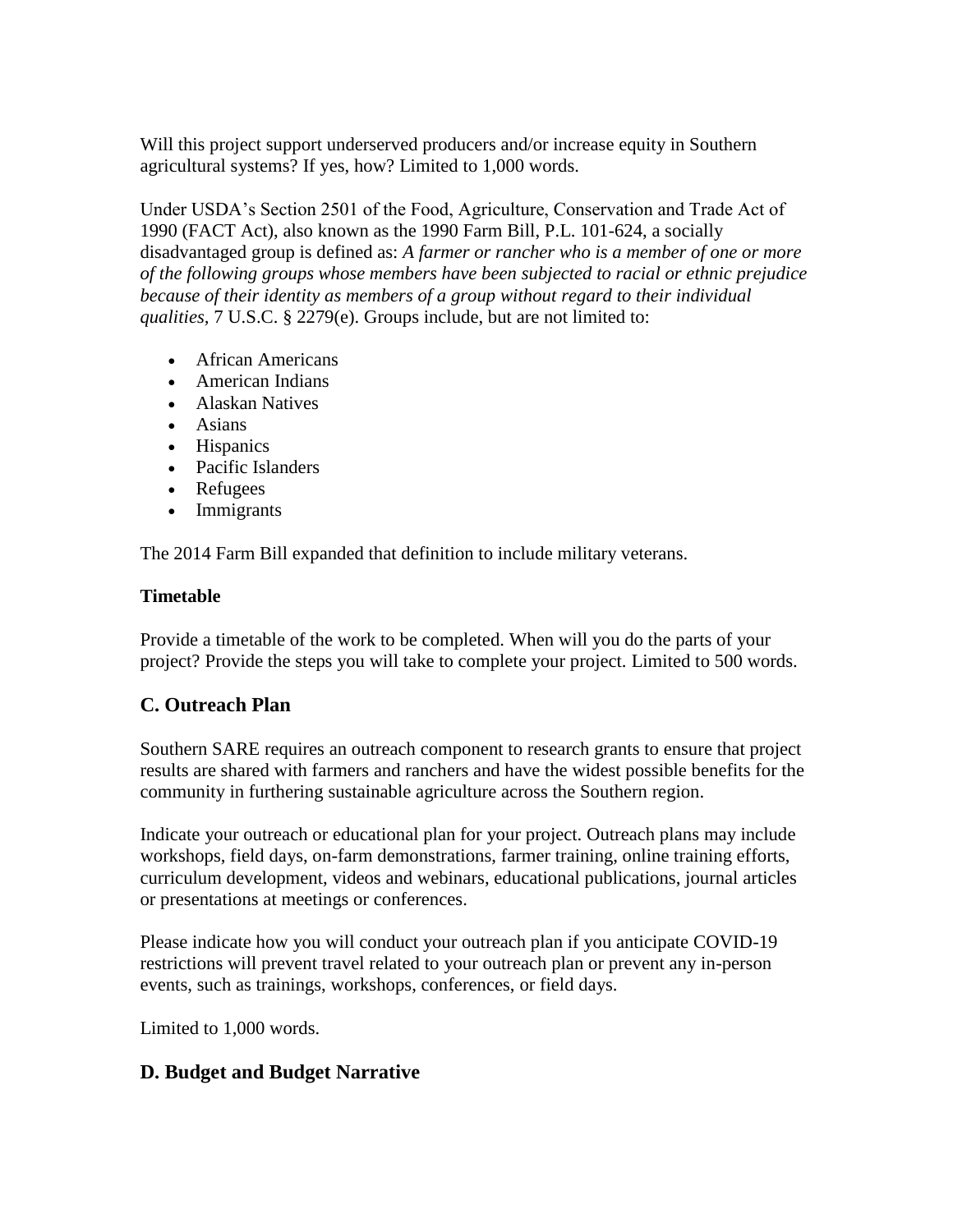Fill in a budget and provide a justification in the budget narrative for each allowable item listed on the budget. **Refer to the budget checklist attached to this Call for Proposal, as well as the sample budget outline as a guideline.**

Do not breakout your budget by year.

Make sure your expenses are reasonable for the project you are proposing. For example, trials to test ideas and solutions for crop varieties, or evaluate soil health using cover crops **do not** require seeding 50 acres. Make sure that you value farmer labor (yours or hired) for what it is worth.

### **Allowable Expenses**

- Costs of sampling and sample analysis. This can include in-field data collection or lab data analysis.
- Renting equipment needed for the project. The rental must not extend beyond the project's timetable.
- Materials and supplies needed for the project. The materials and supplies must remain within the scope of the project and be a reasonable request relative to the research being conducted. An example would be the amount of seed needed relative to the size of the research plots.
- Travel needed for the project, which can include lodging, mileage and meals. The travel must relate to the project's goals/activities.
- Hiring labor needed to effectively conduct and complete the project within the proposed timetable. This can include hiring farmer/rancher labor beyond normal farming duties. Hired labor must remain within the scope of the project and be a reasonable salary request.
- Your own labor for project activities above and beyond your normal farming duties.
- Expenses related to the project's outreach plan. This can include holding a field day, workshop, farm tour or demonstration program; the printing of educational materials, such as fact sheets, manuals or curriculum; or the development of other resources such as apps, webinars or videos. The educational materials developed for the outreach plan must remain within the scope of the work and be a reasonable request. An example would be the amount requested for the printing of educational materials relative to the size of the audience the resource is intended to reach during the life of the project.
- Refreshments at educational events, such as workshops or field days.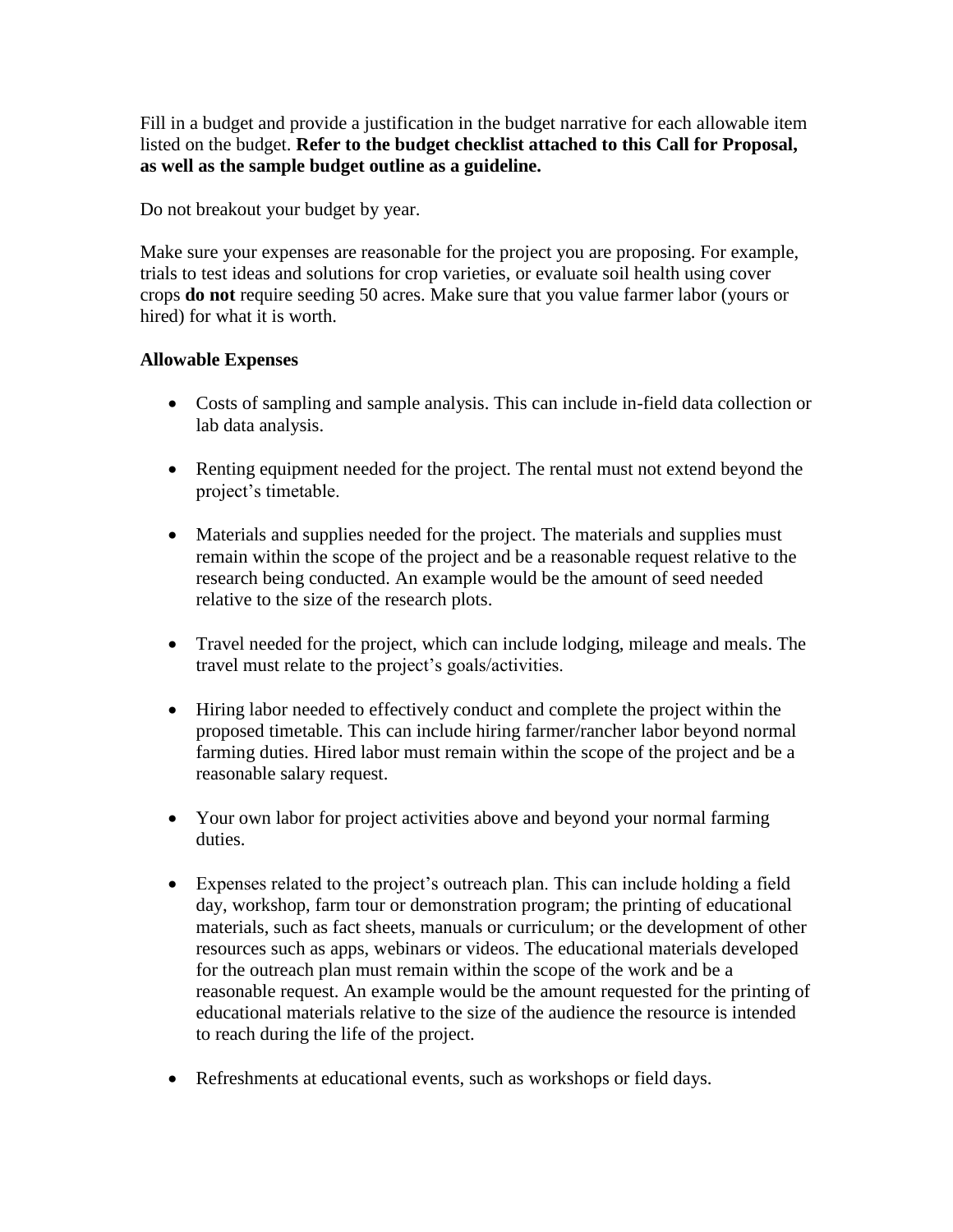#### **Non-allowable Expenses**

- Starting a farm, NGO, business or other community organization, or expanding an existing farm, NGO, business or other community organization. Providing any kind of financial support relative to the operation of the farm, NGO, business of community organization.
- Providing support of any kind for capital investments or permanent farm improvements, including: purchasing equipment; purchasing permanent greenhouses, high tunnels or other buildings; purchasing permanent irrigation; building a pond; purchasing and installing water containment tanks; purchasing permanent fencing; planting an orchard; purchasing livestock or bee hives; or purchasing crops or crop seed for use beyond the research plots and timetable of the project. Generally, any item that has permanent use beyond the life of the grant project is not allowed.
- Breakfasts, lunches or other full meals for the project's outreach plan, or educational/resource event or program.
- Testing of commercial products.

| <b>BUDGET CATEGORY</b>                                                           | <b>FUNDS REQUESTED</b> |
|----------------------------------------------------------------------------------|------------------------|
| PERSONNEL (LABOR)                                                                |                        |
| Lynn Sandefer (farmer) plant trials and sample collection, 50 hrs<br>@ \$20 hr   | \$1,000.00             |
| Kim Sandefer (farmer) sample collection and record keeping,<br>40hrs@\$20 hr     | \$<br>800.00           |
| Terry Smith (insect scout, $120$ hrs. @ \$7.00/hr)                               | 840.00<br>\$.          |
| Chris Peterson (insect specialist-identify and catalogue 25 hrs@)<br>\$50.00/hr) | \$1,250.00             |
| Personnel (labor): SUB-TOTAL                                                     | \$3,890.00             |
| <b>OPERATING AND SUPPLIES</b>                                                    |                        |
| hay mulch $(100 \text{ bales} @ 45 \text{lbs/bale} @ $2.00/\text{bale})$         | \$200.00               |
| chemical fertilizer (6 gal. $@$50/gal$ )                                         | \$300.00               |
| organic fertilizer $(7gal.\$ @ $75/gal)$                                         | \$525.00               |
| clover seed $(20 \text{ lbs.} @ $5/\text{lb.})$                                  | \$100.00               |
| peanuts (1 acre)                                                                 | \$120.00               |
| $\cot \theta$ (1 acre)                                                           | $\mathcal{S}$<br>50.00 |
| insect traps $(100 \text{ traps} @ $3.50/\text{trap})$                           | \$350.00               |
| <b>Operating and Supplies: SUB-TOTAL</b>                                         | \$1,645.00             |
| <b>TRAVEL</b>                                                                    |                        |

### **SAMPLE BUDGET OUTLINE**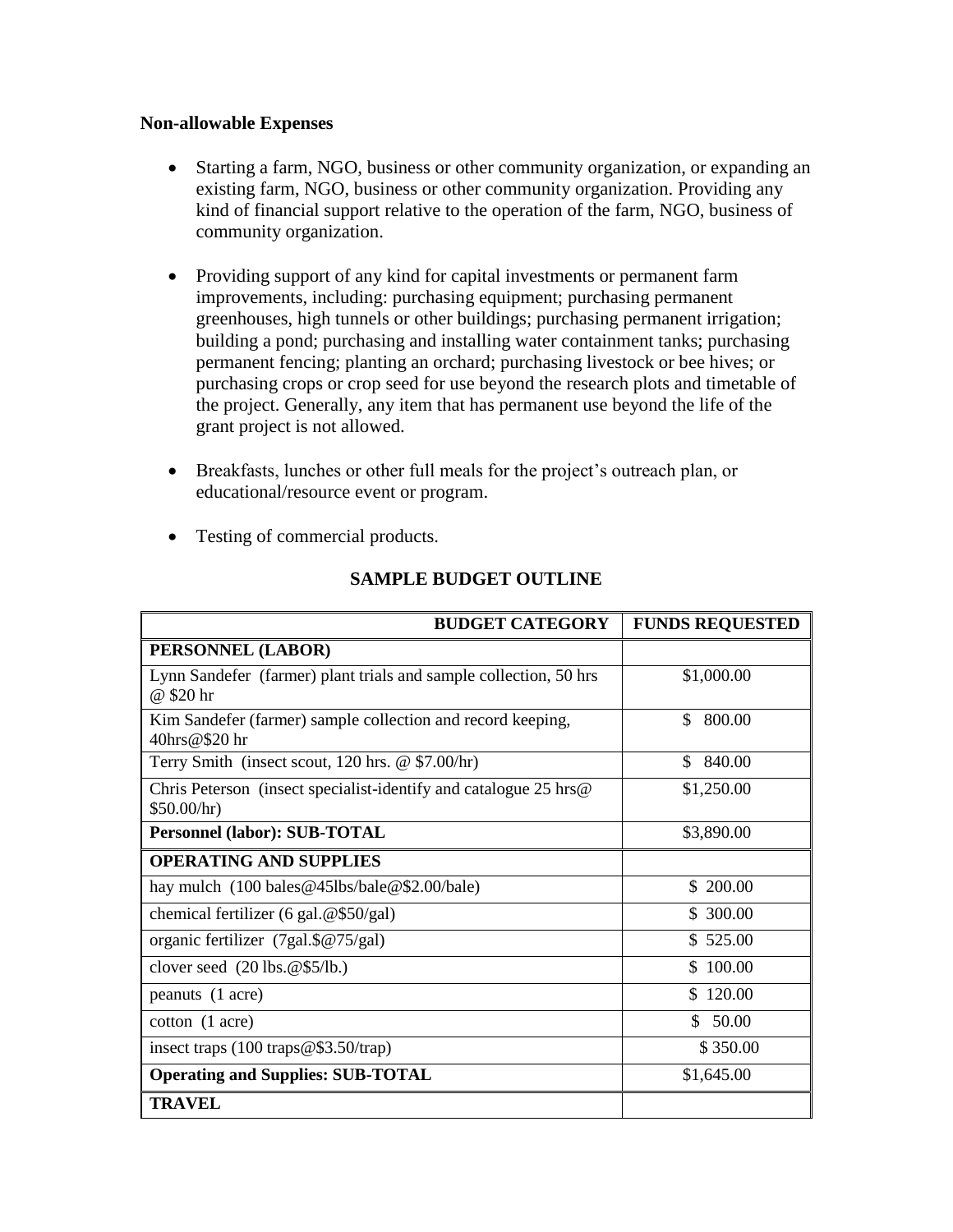| 5 trips to farms of cooperating farmers for planting meetings (1000)<br>miles |              |
|-------------------------------------------------------------------------------|--------------|
| $@$ 200 miles/trip $@$ \$0.56/mile)                                           | \$<br>560.00 |
|                                                                               |              |
| <b>Travel: SUB-TOTAL</b>                                                      | \$ 560.00    |
| <b>OUTREACH</b>                                                               |              |
| photocopy fliers $(1000$ fliers @ \$0.10/copy)                                | \$100.00     |
| portolet for field day $(1 \text{ day} @ $150/\text{day})$                    | \$150.00     |
| Signs $(10$ signs @\$15/sign)                                                 | \$150.00     |
| <b>Outreach: SUB-TOTAL</b>                                                    | \$400.00     |
| <b>MISCELLANEOUS</b>                                                          |              |
| lab tissue sample analysis $(70 \text{ samples} \& 10.00/\text{sample})$      | \$700.00     |
|                                                                               |              |
|                                                                               |              |
|                                                                               |              |
| <b>Miscellaneous: SUB-TOTAL</b>                                               | \$700.00     |
| PROJECT TOTAL                                                                 | \$7,195.00   |

### **E. Applicant Demographic Data**

SSARE has a continuing commitment to monitor the operation of its review and award processes to identify and address any inequities based on gender or race. To gather information needed for this important task, applicants are asked to voluntarily submit the requested information with the proposal. This information will not be part of the review process, will be confidential and will not appear on any copy of the submitted proposal including the applicant's copy.

Gender: Male, Female

Race: American Indian or Alaska Native, Asian, Black or African American, Native Hawaiian or Other Pacific Islander, White/Caucasian, Other

Are you of Hispanic/Latino background? Yes, No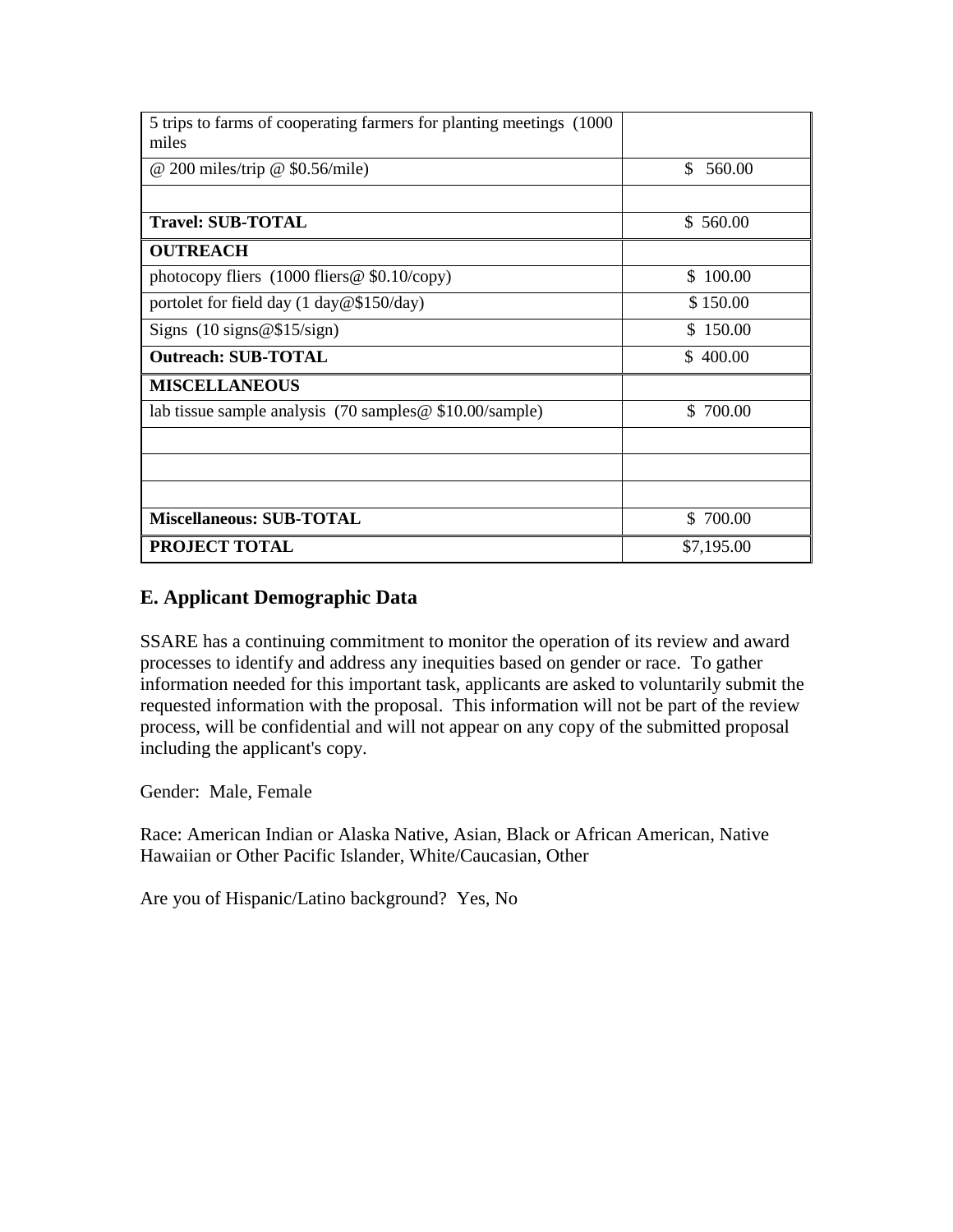# **How Your Proposal Will Be Reviewed**

All funding of Producer Grants is awarded competitively and more proposals may be submitted than receive funding. Your proposal will be less competitive, or may not be funded at all, if it doesn't conform to the requirements in the Call for Proposal.

Upon closure of the grant deadline, proposals receive a technical review by the Producer Grant Committee of Southern SARE's Administrative Council, the program's governing body.

The Producer Grant Committee determines the fundability of the proposal based on the following questions:

- 1. Is the proposal submitted from a farmer/rancher or farmer/rancher group?
- 2. Is the project relevant to sustainable agriculture? Does the proposed project promote the understanding and adoption of sustainable agriculture practices to the farming community?
- 3. Are the funds requested in the proposal allowable items?

If any of these questions is NO, then the proposal cannot be funded.

The Producer Grant Committee also evaluates the proposal using the following criteria:

- 1. Determining whether the proposed project focuses on one or more of the proposed focus areas in addressing a problem or issue for agriculture in the South.
- 2. Reviewing the approaches and methods to determine if the goal of the project is clear, well designed and thought out so that useful and applicable results can be obtained.
- 3. Reviewing the timetable to determine if the project can be effectively completed in the time provided based on the goals proposed.
- 4. Reviewing the outreach plan to determine whether it benefits its intended audience and is the most effective way of reaching farmers and ranchers.
- 5. Evaluating the project's budget to determine if the requested amount is reasonable and realistic, and is clear on what the funds will be spent on.

Once the Producer Grant Committee completes its technical review, it meets by conference call to discuss fundable proposals, and then again at the February Administrative Council (AC) meeting to select fundable projects. Those are then presented to the full Administrative Council for funding.

By March you will be contacted regarding the status of your proposal, and a summary of the review comments for your proposal will be provided to you. If awarded a Producer Grant, you will be asked to sign a contract prior to receiving any funds. If you sign the contract, you agree to conduct the activities outlined in your proposal. Any changes in budget or activities must receive prior Southern SARE approval. Grant funds are paid by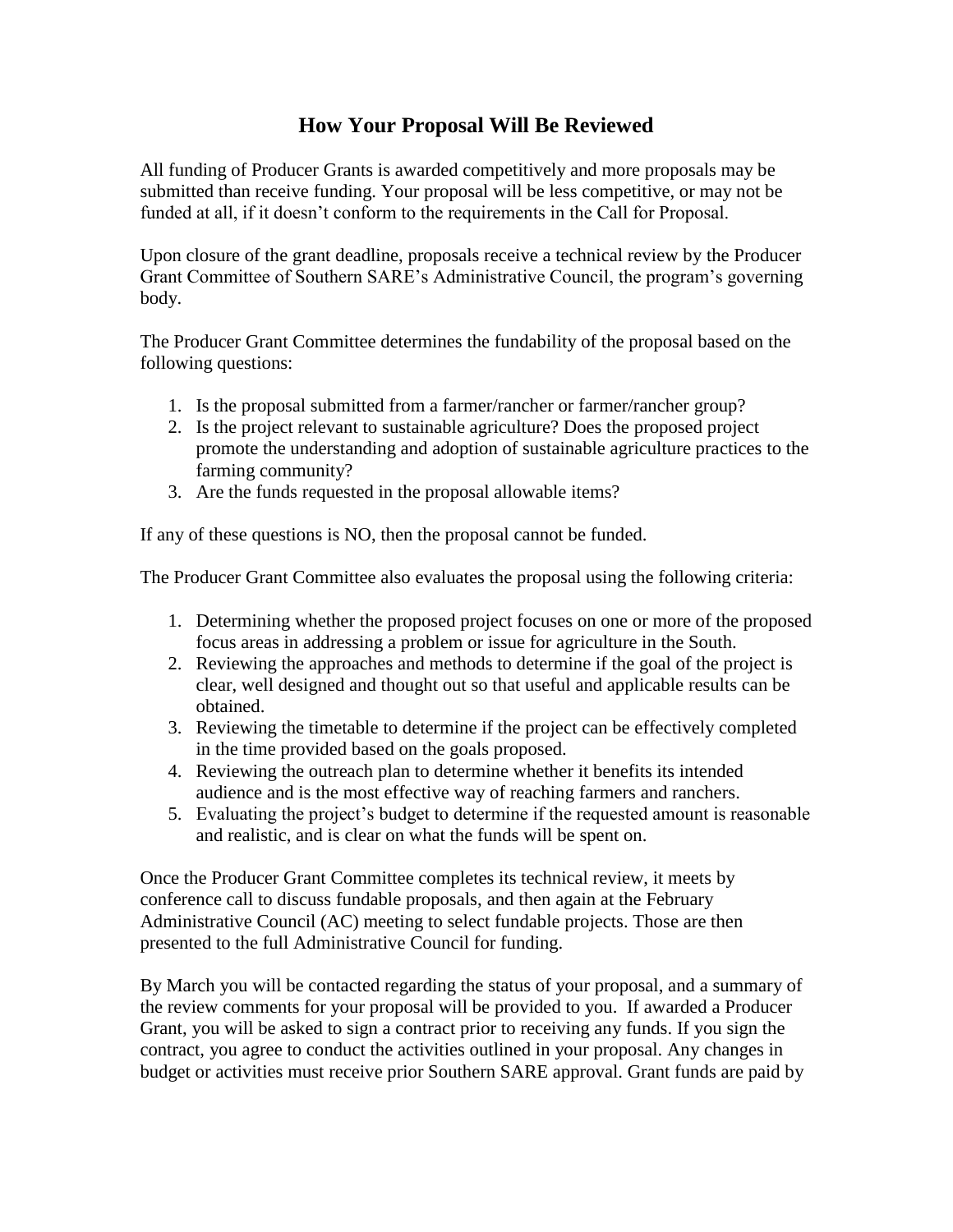reimbursement of allowable project expenses. Awardees must keep receipts of their expenditures for three years after project completion.

## **Other Information**

The Alternative Farming Systems Information Center (AFSIC) at the National Agricultural Library specializes in locating, collecting, and providing information about sustainable agriculture. Information specialists can answer questions, highlight resources, and share search techniques for literature reviews, background research, and identifying experts in the field and pertinent USDA researchers and projects. AFSIC has a number of resources on its website that may be relevant to your proposal. Contact: AFSIC, National Agriculture Library, USDA, 10301 Baltimore Ave., Beltsville MD 20705-2351, phone: [301-504-6559,](tel:%28301%29%20504-6559) fax: [301-504-6927,](tel:%28301%29%20504-6927) e-mail: [afsic@nal.usda.gov,](mailto:afsic@nal.usda.gov) web: [http://www.nal.usda.gov/afsic/.](http://www.nal.usda.gov/afsic/)

*Published by the Southern Region of the Sustainable Agriculture Research and Education (SARE) program. Funded by the USDA National Institute of Food and Agriculture (NIFA), Southern SARE operates under cooperative agreements with the University of Georgia, Fort Valley State University, and the Kerr Center for Sustainable Agriculture to offer competitive grants to advance sustainable agriculture in America' Southern region. USDA is an equal opportunity employer and service provider.*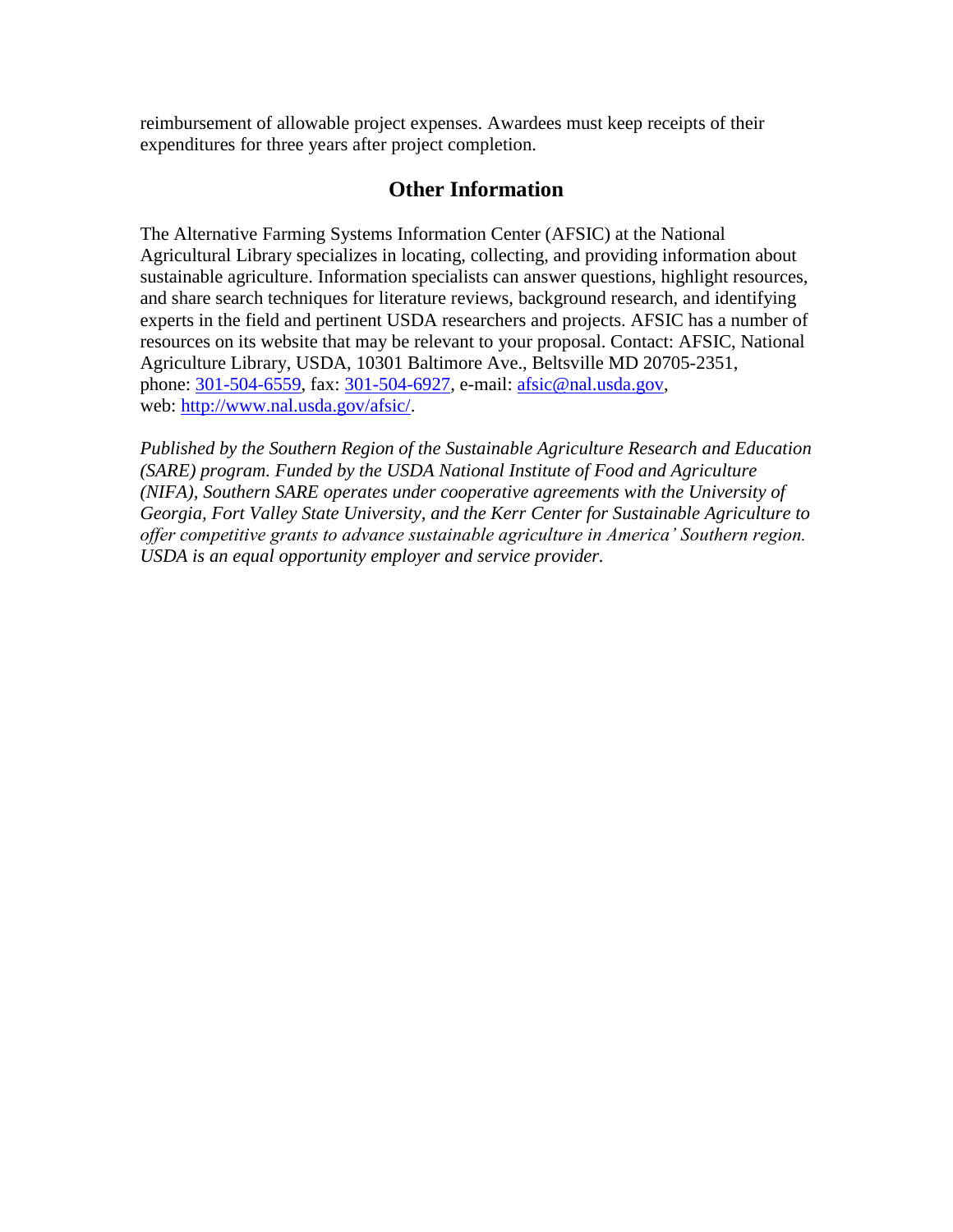## **Required Budget Narrative Checklist for Producer Grant Proposals (form updated 01/2021)**

# **\*\*In the Budget Narrative, you must explain why each cost in the budget is needed to complete your Project. \*\***

### **PERSONNEL (LABOR): People working directly for you**

- Position or Name
- Salary & basis for this salary (i.e. Hourly rate; etc.)
- Length of time expected to work
- What will they be doing?

### **FRINGE BENEFITS** (if applicable)

Provide Total allowable fringe benefits  $\Box$ Salary x  $%$  Rate = Benefits

### **TRAVEL**

All travel expenses associated with this request must be shown in budget narrative.

- How does this travel relate to your project goals/ activities (**required**)
- Destination if known
- Mileage Maximum rate is \$0.56/mi.
- Lodging # of nights, # of people, Lodging cost
	- Daily Per Diem-Rate for Meals; for current rate see: [www.gsa.gov/perdiem](http://www.gsa.gov/perdiem)
	- \***International Travel is NOT ALLOWED\***

### **MATERIALS & SUPPLIES**

- State how each Material/Supply relates to the project.
- List Items and Cost

Non-project research items, such as office supplies, must be justified as being required by the scope of the work and can be easily identified to your specific project.

### **OUTREACH**

 $\Box$ Field Days, Workshops, Educational Brochures, Fact Sheets and other outreach activities.

**\*\*\* Producer Grants cannot have lunches or other full meals at field days or large gatherings. \*\*\*** 

**No Breakfast is allowed on any Grant.**

*Field Days & Workshops* – includes costs of holding a field day or workshop. (e.g. Rental of facilities, cost of refreshments, equipment or supplies needed for the field day or workshop, and any other expenses associated with the preparation and execution of educational field days or workshops.) **Provide full details** in the budget narrative. Any purchases of refreshments must be itemized and justified in the budget, the cost must be reasonable, and the justification must explain the estimated cost per person and why these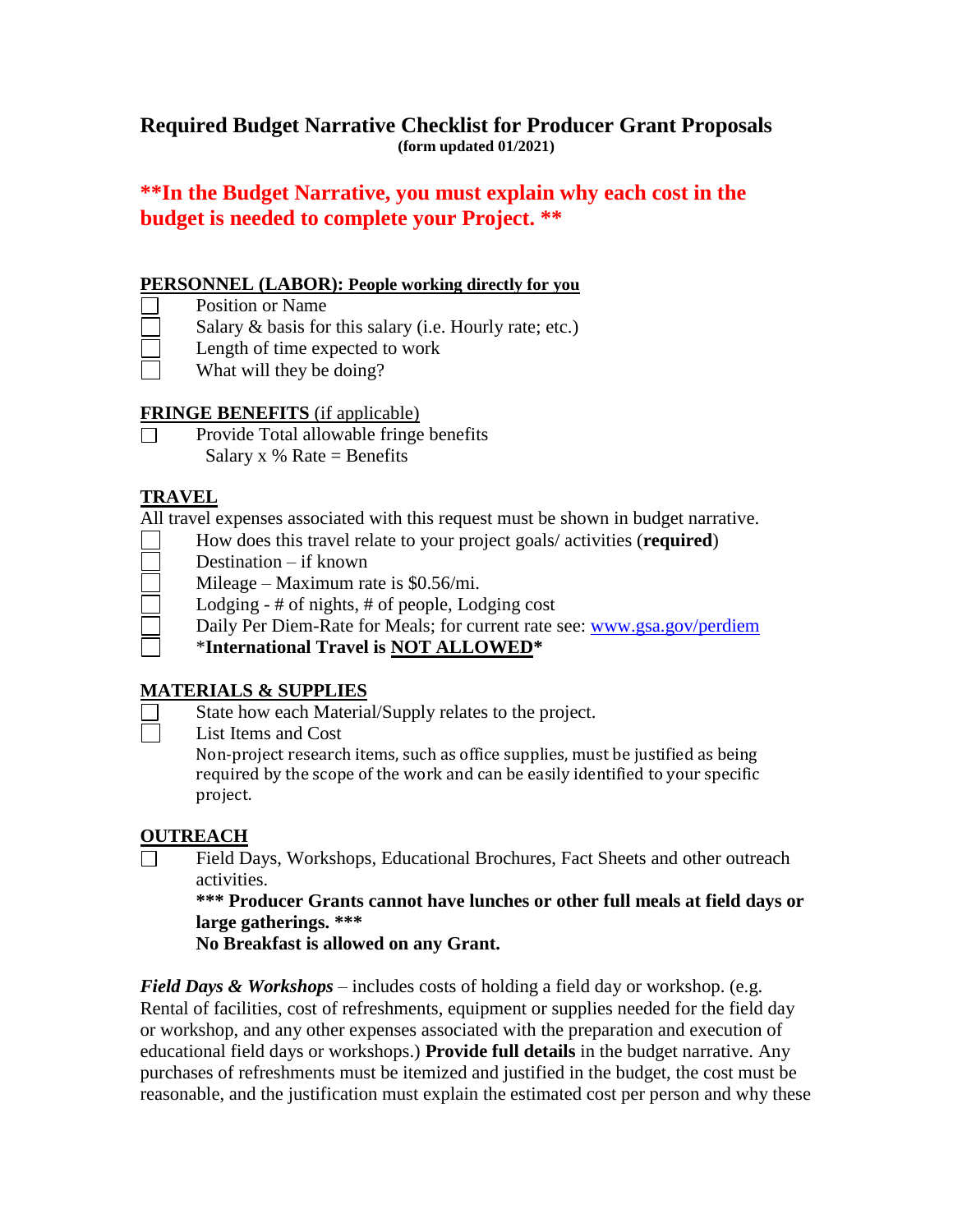items are necessary for the project. **Also, must show expense is for the continuity of the meeting; that meeting will be held at a remote location; and includes non-UGA employee participants. Lunches or other full meals are not allowed**.

### **PRINTING OF BROCHURES**

List each Item and Cost Includes costs associated with printing and distribution of educational fact sheets or brochures relating to the project and sustainable agriculture.

### **MISCELLANEOUS ALL OTHER DIRECT COSTS**

Direct project charges not included in other categories. Description and cost must be included in budget narrative for each item.

### Some examples of direct charges include:

*Communications* – mailings, postage, faxes, telephone (must be justified as it relates to the project)

*Photocopying* – in-house copying (not commercial printing) for **materials associated to the program.**

*Service Maintenance* – Maintenance contracts in direct correlation to use of equipment for the project (e.g. 50% use of equipment for project, 50% of service contract applied to budget costs).

*Honorariums* – Provide recipient information (if known) or number expected, reason for need, and fee associated with the honorarium.

*Fee for Services* -- A fee for services is the cost of professional services by nonemployees of the lead institution/organization required for a project that is beyond the scope of the work the grant recipient can perform or provide. Fee for services covers work that is needed for the project, but the professional performing the work or skill is not actually working on the project.

Examples of fee for services include: lab/data analysis, survey development, graphic design, videography/photography, transcription.

When listing fee for services in the budget narrative:

- Determine the cost of the service (per hour, flat rate, etc.);
- Provide the nature and scope of the service in relation to the project;
- Provide the qualifications of the individual/group rendering the service;
- Provide the fees charged by the individual/group for the service to be performed.

A fee for service is not the same as a consultation.